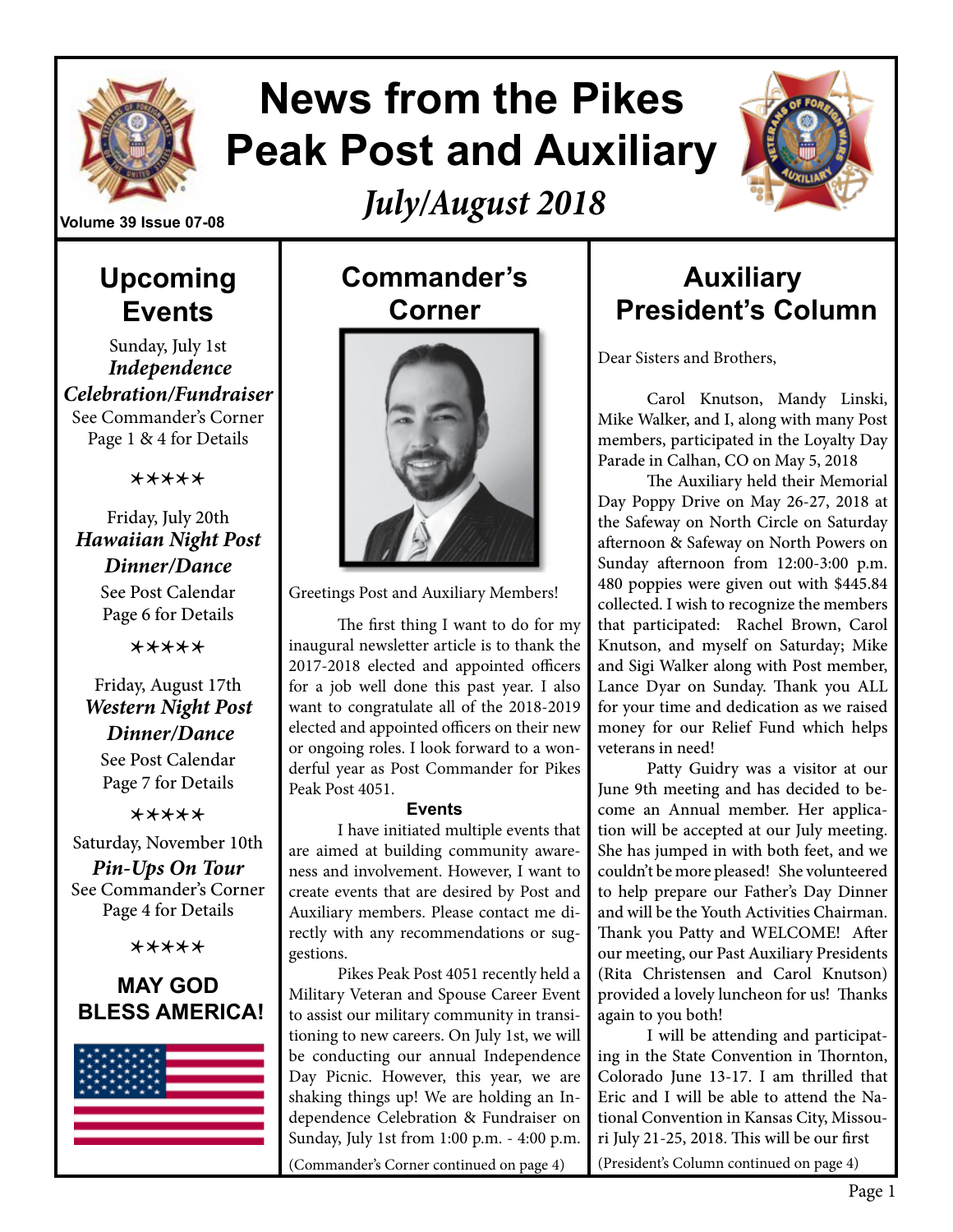### **VFW Post 4051 Officers For 2018-2019**

#### Post Commander Dr. Christopher Linski Senior Vice Commander **Junior Vice Commander** Bob Green Quartermaster Joe Cormier Chaplain Jim Griffith Judge Advocate Bob Green Surgeon LeRoy Jensen 1-Year Trustee John Mazzella 2-Year Trustee Barbara Green 3-Year Trustee Eric Veed Adjutant Duane Knutson Service Officer Jeremy Johnson House Committee **Rick Archuleta** Ways and Means **Dennis Snider**  Membership Galen Steele Officer of the Day VACANT Guard Val Bernal Legislative Dr. D. J. Alberts Entertainment John Mazzella Buddy Poppy James Griffith Americanism VACANT Community Activities Barbara Green Adopt-A-Unit Paige Lanier National Home Dr. Christopher Linski Honor/Color Guard Brian Michaud Flag Committee LeRoy Jensen ROTC/JROTC Barbara Green Boy Scouts Dr. Christopher Linski Public Servant Program VACANT Voice of Democracy Amy Earley Patriot Pen Amy Earley Teacher of the Year **Amy Earley**<br> **Public Affairs Ron Marshall** Public Affairs Webmaster Bill Thomas Bingo Games Manager Jerry Walter

 $\overline{\phantom{a}}$ 

### **Editorial Staff**

Editor Bill Thomas Assistant Editor Ron Marshall

Post Commander Dr. Christopher Linski

### **VFW Post 4051 Auxiliary Officers For 2018-2019**

President Tami Veed<br>
Senior Vice President Mike Walker Senior Vice President **Junior Vice President Mandy Linski** Secretary/Treasurer Rachel Brown Chaplain Rita Christensen<br>
Carol Archuleta<br>
Carol Archuleta Guard Carol Knutson Patriotic Instructor Carol Knutson Trustee #1 Rita Christensen Trustee #2 Mike Walker Trustee #3 Carol Knutson Games Manager Rita Christensen Americanism VACANT Buddy Poppy/National Home Mike Walker Community Service Report Mandy Linski Hospital Rachel Brown Media Relations Membership & Leadership Mike Walker Scholarships Rachel Brown Veterans & Family Support All Members Youth Activities **Patty Guidry** Dept. President's Special Project Tami Veed

 $\overline{\phantom{a}}$ 

 $\overline{\phantom{a}}$ 

Carol Archuleta

### **Post Membership**

*For any of our members that recruit two or more members (annual or life) with their paid dues, you will receive a free dinner/dance ticket at the Friday night dinner/dances.*

*For any active duty members; if they pay the first year, they will receive the second year free.*

### **To Report A Death**

*To report a death of a Post member, please contact Chaplain James Griffith, (719) 632-9874 or for an Auxiliary member, contact Chaplain Rita Christensen, (719) 598-0613.* 

*Also, you may leave information either at the club or on the bulletin board so that proper follow-up can be taken.* 

 *Please include: Name of Deceased; Date of Call; Date of Services; Funeral Home (if known); Your Name, Phone Number and/or Other Point of Contact.*

 $\overline{\phantom{a}}$ 

 $\overline{\phantom{a}}$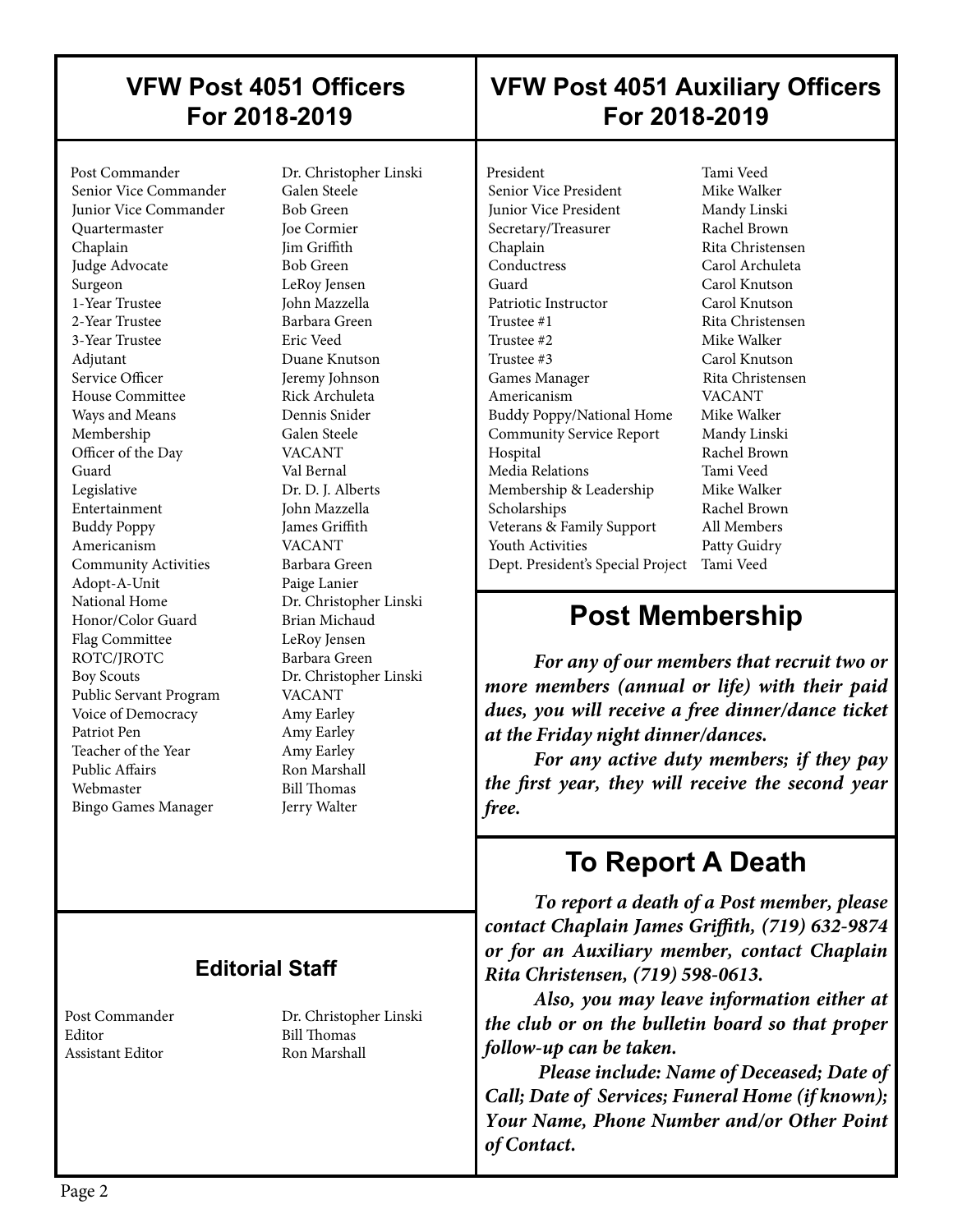#### **Chaplain's Report (Reprint from 2017)**

After binge watching the HBO series "The Pacific" about the Marines in the Pacific, I was left to wonder where do we get such men? My own Dad was with the 33rd Infantry Division in New Guinea and the Philippines so this question is not academic but intensely personal. Like other veterans from WWII, he never talked much about his experiences until I was in the Army and I guess he felt that breached a divide that civilians cannot understand.

I was honored to hear many of his "war stories" that covered loss to hilarity. In my own service time I have seen young men and women rise to the level of that "greatest generation" in their own wars in Iraq and Afghanistan. My final six years of service were at Landstuhl Regional Medical Center in Germany where our mission was to stabilize the injured and send them home. I had the privilege of hearing many of their stories and witnessing their courage. Where do we get such men and women? They are all around us. They are our sons and daughters and our friends and neighbors.

Our VFW Ritual Closing Prayer starts, "Almighty God, the hour has come when we must part. We commit ourselves to Thy care." We pause to remember our Post Comrades: Jack Close, James Hackett, Ed Lorenz, Werner Schwartz, Carl Sego, & Palmer Severson and Auxiliary member Dorothy Brown and to commit them to Thy care.

Call me at (719) 200-8223 if I can be of assistance.

Sincerely, James Griffith Post Chaplain

### **The New Colossus**

Not like the brazen giant of Greek fame, With conquering limbs astride from land to land; Here at our sea-washed, sunset gates shall stand A mighty woman with a torch, whose flame Is the imprisoned lightning, and her name MOTHER OF EXILES. From her beacon-hand Glows world-wide welcome; her mild eyes command The air-bridged harbor that twin cities frame.

"Keep, ancient lands, your storied pomp!" cries she With silent lips. "Give me your tired, your poor, Your huddled masses yearning to breathe free, The wretched refuse of your teeming shore. Send these, the homeless, tempest-tost to me, I lift my lamp beside the golden door!"

*Emma Lazarus*

### **Auxiliary Chaplain's Column**

Dear Auxiliary Members,

A sympathy card was sent to the family of Life Member Dorothy Brown, and the Auxiliary Charter was draped in memory of her at our May Auxiliary meeting. Sister Dorothy's funeral service was attended by several Auxiliary members. A sympathy card was sent to Post member John Texer on the passing of his wife, Virginia. A Thinking-of-You card was mailed to Past Auxiliary President, Phyllis Kauffman, who is recovering from a recent heart attack.

#### *When you arise in the morning, think of what a precious privilege it is to be alive - to breathe, to think, to enjoy, to love.**- Marcus Aurelius*

It is vacation time bringing a lot of visitors to our beautiful area, and with that, a lot of traffic. So stay alert when out in traffic and drive safely!!

If you know of any member who is ill, recovering, in the hospital or just in need of a kind word, please call me at (719) 598-0613.

Sincerely,

Rita Christensen, Chaplain



### **VFW 4051 Bingo**

VFW 4051 Bingo pays the big bills for the Post like utilities, insurance, etc. Our bingo sessions are on Tuesday and Friday each week at the North Carefree Bingo Hall, 3440 N Carefree Circle, a block west of Academy on North Carefree.

Each bingo team needs 7 or 8 people to work from about 11:00 a.m. to 3:00 p.m. We really need a couple more workers for each session. If you can work both sessions – GREAT! But just one day a week would really help. Please contact the Post Leadership team if you would like more information about this important activity.

#### **FOR ALL MEMBERS, COME PLAY BINGO; BRING YOUR FRIENDS; SUPPORT VFW 4051 BINGO!**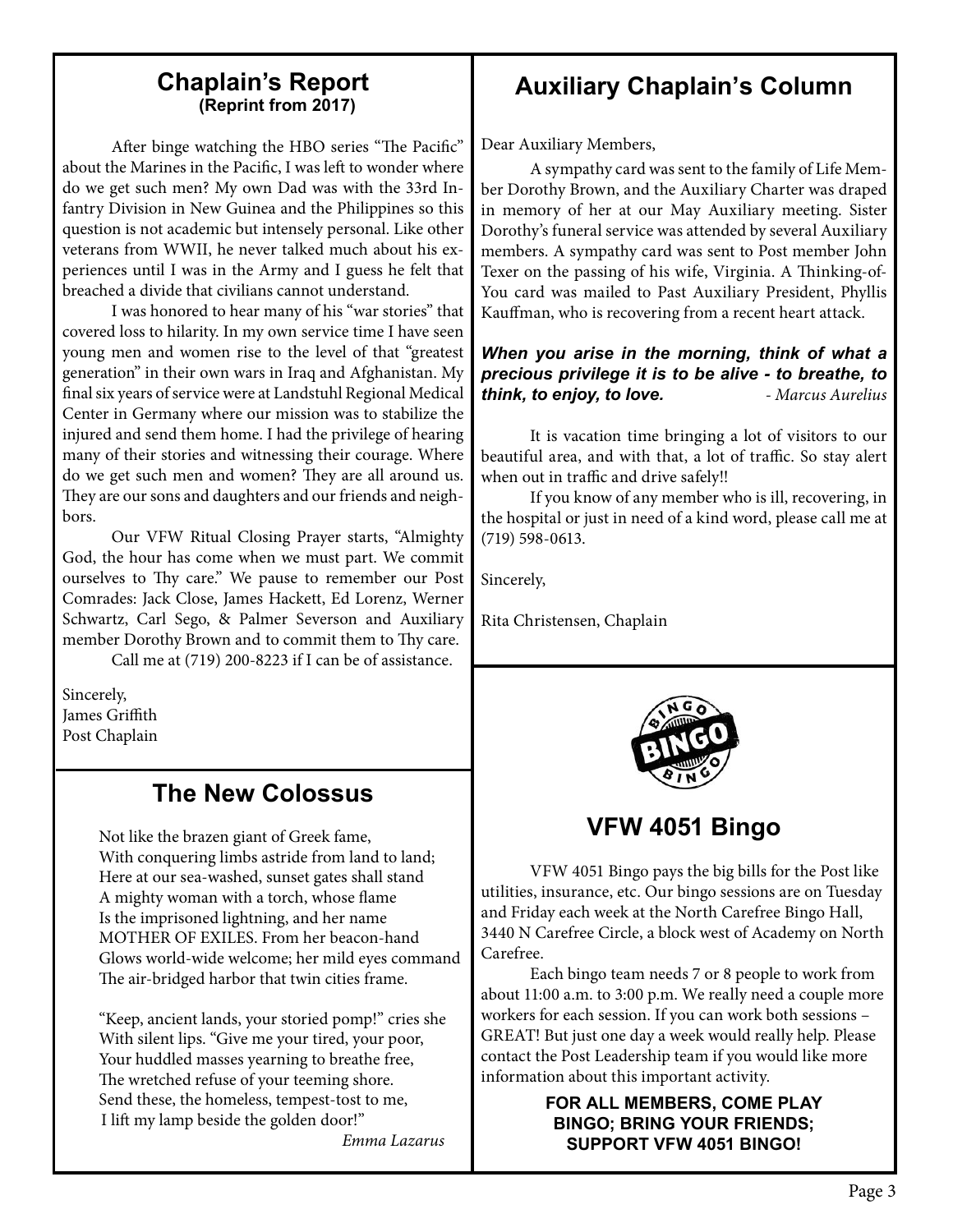#### (President's Corner Continued)

at the Post. We have lined up live entertainment, Tom Munch from Pueblo. We also have donated items for a silent auction/raffle. Our Post is only able to continue serving veterans in our community if we are able to fund our operations. Donations and all proceeds from this fundraiser will be provided to the Post to ensure our continued operations for the upcoming fraternal year. Entry into this event is free and is open to the public, so bring your friends!

#### **Pin-Ups On Tour**

As a heads up, we have also contracted with Pin-Ups On Tour for a "Free for Veterans" show on Saturday, November 10th! Family, Guests, and General Public tickets will be \$20. The Post will open at 5:00 p.m. and the show will run from 6:00 p.m. to 8:00 p.m. Mark your calendars!

#### **Post Hours**

I am working with our staff to determine how we can increase our Post hours. There will be great opportunities in the fall for additional hours during sports events. However, we must be open in order for people to come to the Post. This decision must come with member input. Please let me know what would attract you to come to our Post for your night (or day) out!

#### **Member and Leader Mentorship**

My last note for this Commander's Corner is to talk about a push for mentorship. I need volunteers who will take new members under their wings, show them the rules and rituals, and teach them about our services and how they can become involved.

I also want our newly elected and appointed officers to have similar mentorship in understanding the requirements of their position. If you would like additional training on your position, let me know! I will find or create materials to assist you. You can also view various position material at www.vfw.org.

If you have any comments, complaints, or suggestions for the operations of our Post, I want to hear from you. I cannot assist if I do not know about your concerns.

I am honored to serve as the Post Commander, and I look forward to leading our Post for the next fraternal year!

Yours in Comradeship,

Dr. Christopher Linski Post Commander Commander@vfw4051.us (Auxiliary President's Column Continued)

time attending a national convention.

#### **Upcoming Auxiliary Dinners:**

#### **July 20 – Hawaiian Night & August 17 – Western Night**

Do not forget to call the Post (719) 632-9874 to make reservations before Wednesday @ 5 p.m. prior to the dinner. Auxiliary dinners are our main fund raisers. Please be considerate and cancel your reservation or change the amount of persons attending, so that we may have a more accurate count of persons actually intending to dine with us!! Thank you!

Anyone wanting to volunteer to help prepare the dinner on Thursdays from 9:00 a.m. to around 2:00 p.m. and on Fridays at 3:00 p.m. or serve our meals, please contact Charlene at (719) 578-1429. As you can see, dinners take many volunteer hours per month! We need your help!!

Our sympathy is extended to those who have lost a loved one and get well wishes to those who are ill. Happy birthday to our July and August celebrants.

As always, I remain loyally yours,

Tami Veed Auxiliary President Cell - (719) 238-3543 Email - president@VFW4051.us

### **Courage**

"Courage is an inner resolution to go forward despite obstacles; Cowardice is submissive surrender to circumstances. Courage breeds creativity; Cowardice represses fear and is mastered by it. Cowardice asks the question, is it safe? Expediency ask the question, is it politic? Vanity asks the question, is it popular? But conscience asks the question, is it right? And there comes a time when we must take a position that is neither safe, nor politic, nor popular, but one must take it because it is right." *Martin Luther King Jr.*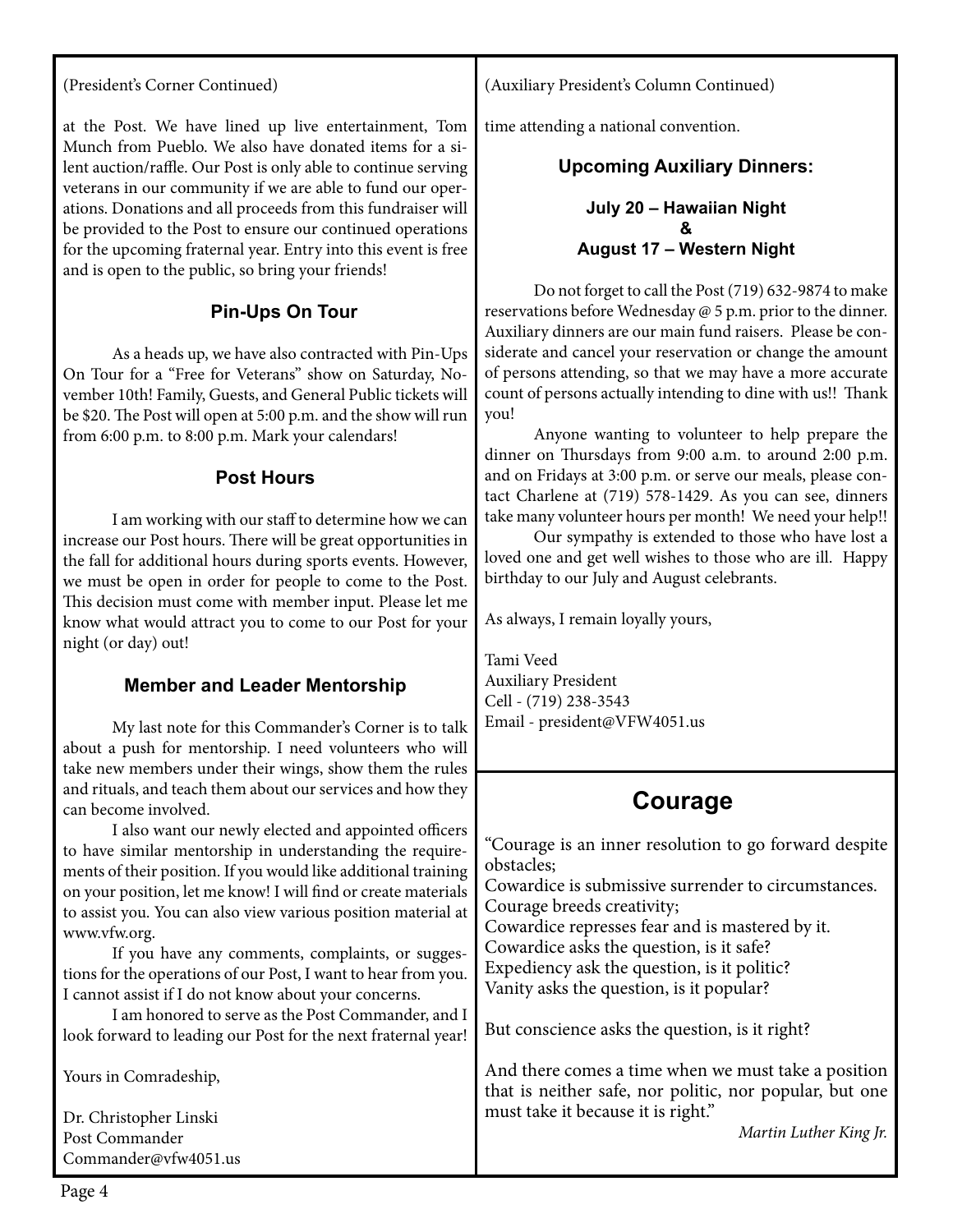### **Chairman of the House Committee's Column**

We want to thank all of the volunteers who helped with the Buddy Poppy Drive during Memorial Day weekend. It was a great success and all donations go to the Veterans Relief Fund.

Also, we placed over 200 flags on grave sites at local cemeteries during the three-day weekend.

 We have not had any complaints about the condition of our dance floor, but we have scheduled *All Phase Flooring* during the week of July 2 through July 5 to sand and relacquer the ballroom floor.

 All other projects are on a priority basis and will be completed as our budget allows.

Yours in Service,

Chairman, Rick Archuleta

Board members: LeRoy Jensen, Jerry Walter, & Joe Cormier. Alternates: Duane Knutson & Ron Marshall

### **The Contest In America**

War is an ugly thing, but not the ugliest of things: the decayed and degraded state of moral and patriotic feeling which thinks nothing worth a war, is worse. When a people are used as mere human instruments for firing cannon or thrusting bayonets, in the service and for the selfish purposes of a master, such war degrades a people.

A war to protect other human beings against tyrannical injustice; a war to give victory to their own ideas of right and good, and which is their own war, carried on for an honest purpose by their free choice,—is often the means of their regeneration.

A man who has nothing which he is willing to fight for, nothing which he cares more about than he does about his personal safety, is a miserable creature who has no chance of being free, unless made and kept so by the exertions of better men than himself.

As long as justice and injustice have not terminated their ever-renewing fight for ascendancy in the affairs of mankind, human beings must be willing, when need is, to do battle for the one against the other.

> *John Stuart Mill* The Contest in America (1862) Published in Fraser's Magazine



**TAPS**

**Post Jack Close, James Hackett, Ed Lorenz, Werner Schwartz, Carl Sego, & Palmer Severson Auxiliary Dorothy Brown**

Each of our departed Comrades made a special contribution to our Nation, our Community, and our Post.

Sincerely,

James Griffith Post Chaplain



### **Post Surgeon's Report**

Dear Comrades:

A sympathy card was delivered to Jim Zapinski for the unexpected death of his son. Our prayers continue to be with Floyd Strauss, Gene Eilers, and Roger Berg as they struggle with health concerns. Our thoughts are with John Texier as he leaves Colorado so his daughter in California can provide support.

Thank you for letting me know whenever one of our veterans is in ill health or in the hospital. Sincerely,

LeRoy Jensen Post Surgeon

### **Collar Brass Needed**

If anyone has extra collar brass, "VFW" or "4051," please consider donating it to the Post Quartermaster. We are short and need some to give to new members! Thanks for considering!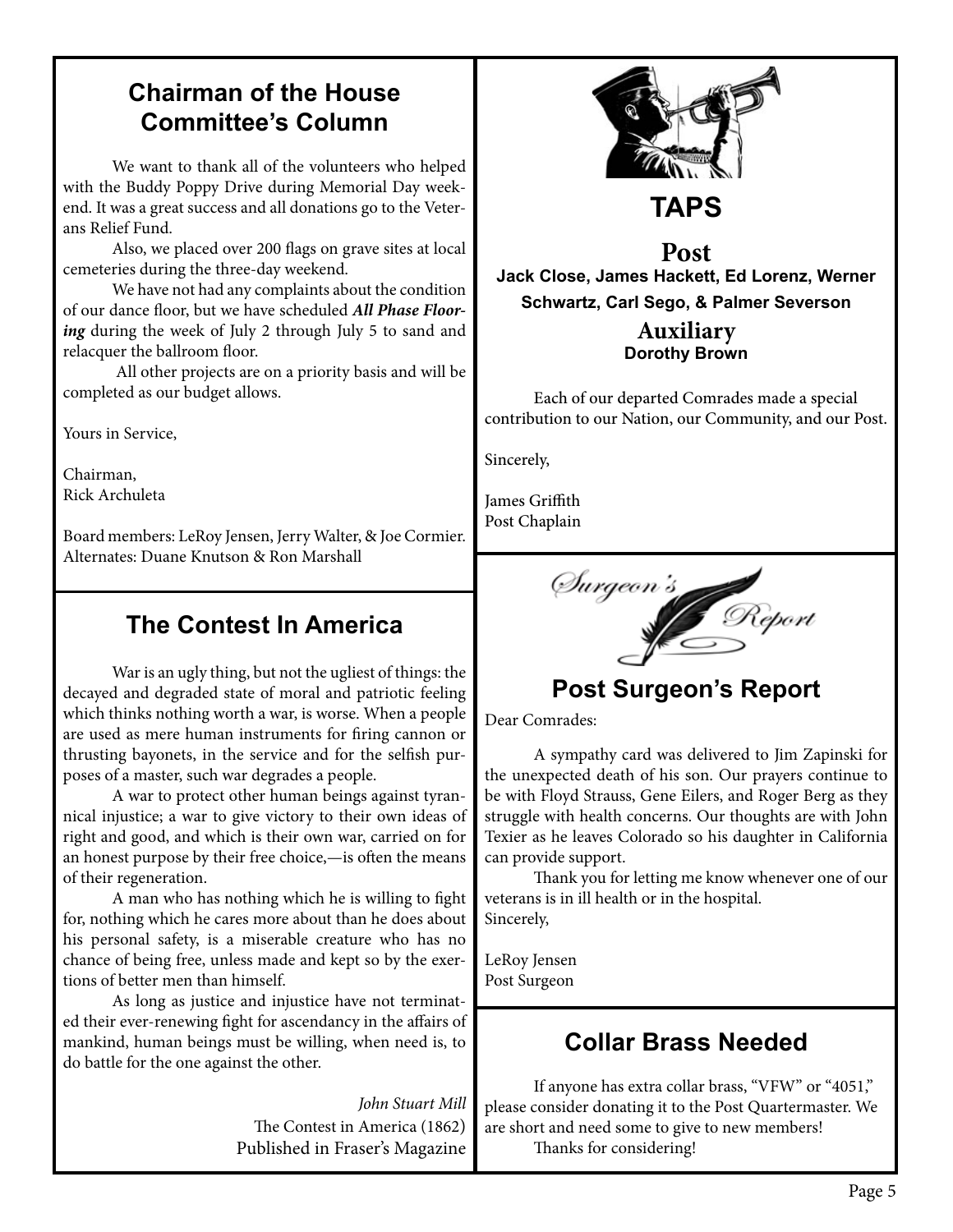| <b>ULY 2018</b><br><b>DINNER 6 PM \$10.00</b><br><b>DANCE 7 TO 10 PM \$10.00</b> |                        |                                    |                                                    |                                            |                          |                                              |  |  |  |  |
|----------------------------------------------------------------------------------|------------------------|------------------------------------|----------------------------------------------------|--------------------------------------------|--------------------------|----------------------------------------------|--|--|--|--|
| Sunday                                                                           | Monday                 | Tuesday                            | Wednesday                                          | Thursday                                   | Friday                   | Saturday                                     |  |  |  |  |
|                                                                                  | $\overline{2}$         | 3                                  | 4                                                  | 5                                          | 6                        |                                              |  |  |  |  |
| Independence                                                                     | (NOTE)                 |                                    | Independence                                       |                                            | Open 4 to 11             | <b>Post Meeting</b>                          |  |  |  |  |
| Celebration/                                                                     | <b>Reservations</b>    |                                    | Day                                                |                                            | No Dinner/               | Coffee 8:00 a.m.                             |  |  |  |  |
| <b>Fundraiser</b>                                                                | Required<br><b>For</b> |                                    | Salsa!!                                            |                                            | Dance Only<br>Carlos     | Meeting 9:00 a.m.                            |  |  |  |  |
| $1 - 4 p.m.$                                                                     | <b>Dinner</b>          | Every Friday Night - Upstairs      |                                                    |                                            | Crull                    |                                              |  |  |  |  |
| See Commander's<br><b>Corner for Details</b>                                     | Call                   | Free Lessons 8:30 p.m. - 9:00 p.m. |                                                    |                                            | Salsa!!                  | <b>Available For</b>                         |  |  |  |  |
|                                                                                  | $(719) 632 - 9874$     |                                    | Dance 9:00 p.m. - Midnight<br>\$10.00 Cover Charge |                                            |                          | <b>Rental Events</b>                         |  |  |  |  |
| 8                                                                                | 9                      | 10                                 | 11                                                 | 12                                         | 13                       | 14                                           |  |  |  |  |
|                                                                                  | House                  |                                    | <b>Friends</b> of                                  |                                            | Open 4 to 11             | <b>Aux Meeting</b>                           |  |  |  |  |
|                                                                                  | Committee              |                                    | the Post Mtg.                                      |                                            | No Dinner/               | Coffee/Treats<br>9:30 a.m.                   |  |  |  |  |
|                                                                                  | <b>Meeting</b>         |                                    | 4:00 p.m.                                          |                                            | Dance Only               | Meeting                                      |  |  |  |  |
| <b>Post Closed</b>                                                               | 9:00 a.m.              |                                    | <b>Post Closed</b>                                 | <b>Post Closed</b>                         | Carlos                   | 10:30 a.m.                                   |  |  |  |  |
| <b>Available For</b>                                                             |                        |                                    | <b>Available For</b>                               | <b>Available For</b>                       | Crull                    | <b>Available For</b><br><b>Rental Events</b> |  |  |  |  |
| <b>Rental Events</b>                                                             |                        | Post Closed   Post Closed          | <b>Rental Events</b>                               | <b>Rental Events</b>                       | Salsa!!                  |                                              |  |  |  |  |
| 15                                                                               | 16                     | 17                                 | 18                                                 | 19                                         | 20                       | 21                                           |  |  |  |  |
|                                                                                  |                        |                                    |                                                    |                                            | Open 4 to 11             |                                              |  |  |  |  |
|                                                                                  |                        |                                    |                                                    |                                            | Dinner/Dance             |                                              |  |  |  |  |
|                                                                                  |                        |                                    |                                                    |                                            | <b>Hawaiian</b>          |                                              |  |  |  |  |
|                                                                                  |                        |                                    |                                                    |                                            | <b>Dinner</b>            |                                              |  |  |  |  |
| <b>Post Closed</b><br><b>Available For</b>                                       |                        |                                    | <b>Post Closed</b><br><b>Available For</b>         | <b>Post Closed</b><br><b>Available For</b> | <b>Springs</b>           | <b>Available For</b>                         |  |  |  |  |
| <b>Rental Events</b>                                                             |                        | <b>Post Closed   Post Closed</b>   | <b>Rental Events</b>                               | <b>Rental Events</b>                       | Salsa!!                  | <b>Rental Events</b>                         |  |  |  |  |
|                                                                                  |                        |                                    |                                                    |                                            |                          |                                              |  |  |  |  |
| 22                                                                               | 23                     | 24                                 | 25                                                 | 26                                         | 27                       | 28                                           |  |  |  |  |
|                                                                                  |                        |                                    |                                                    |                                            | Open 4 to 11             |                                              |  |  |  |  |
|                                                                                  |                        |                                    |                                                    |                                            | No Dinner/<br>Dance Only |                                              |  |  |  |  |
| <b>Post Closed</b>                                                               |                        |                                    |                                                    | <b>Post Closed   Post Closed</b>           | <b>Springs</b>           |                                              |  |  |  |  |
| <b>Available For</b>                                                             |                        |                                    | Available For                                      | <b>Available For</b>                       | Salsa!!                  |                                              |  |  |  |  |
| <b>Rental Events</b>                                                             |                        | <b>Post Closed   Post Closed</b>   | <b>Rental Events</b>                               | <b>Rental Events</b>                       |                          | <b>Post Closed</b>                           |  |  |  |  |
|                                                                                  |                        |                                    |                                                    |                                            |                          |                                              |  |  |  |  |
| 29                                                                               | 30                     | 31                                 |                                                    |                                            |                          |                                              |  |  |  |  |
|                                                                                  |                        |                                    |                                                    |                                            |                          |                                              |  |  |  |  |
|                                                                                  |                        |                                    |                                                    |                                            |                          |                                              |  |  |  |  |
|                                                                                  |                        |                                    |                                                    |                                            |                          |                                              |  |  |  |  |
| <b>Post Closed</b><br><b>Available For</b>                                       |                        |                                    |                                                    |                                            |                          |                                              |  |  |  |  |
| <b>Rental Events</b>                                                             |                        | Post Closed   Post Closed          |                                                    |                                            |                          |                                              |  |  |  |  |
|                                                                                  |                        |                                    |                                                    |                                            |                          |                                              |  |  |  |  |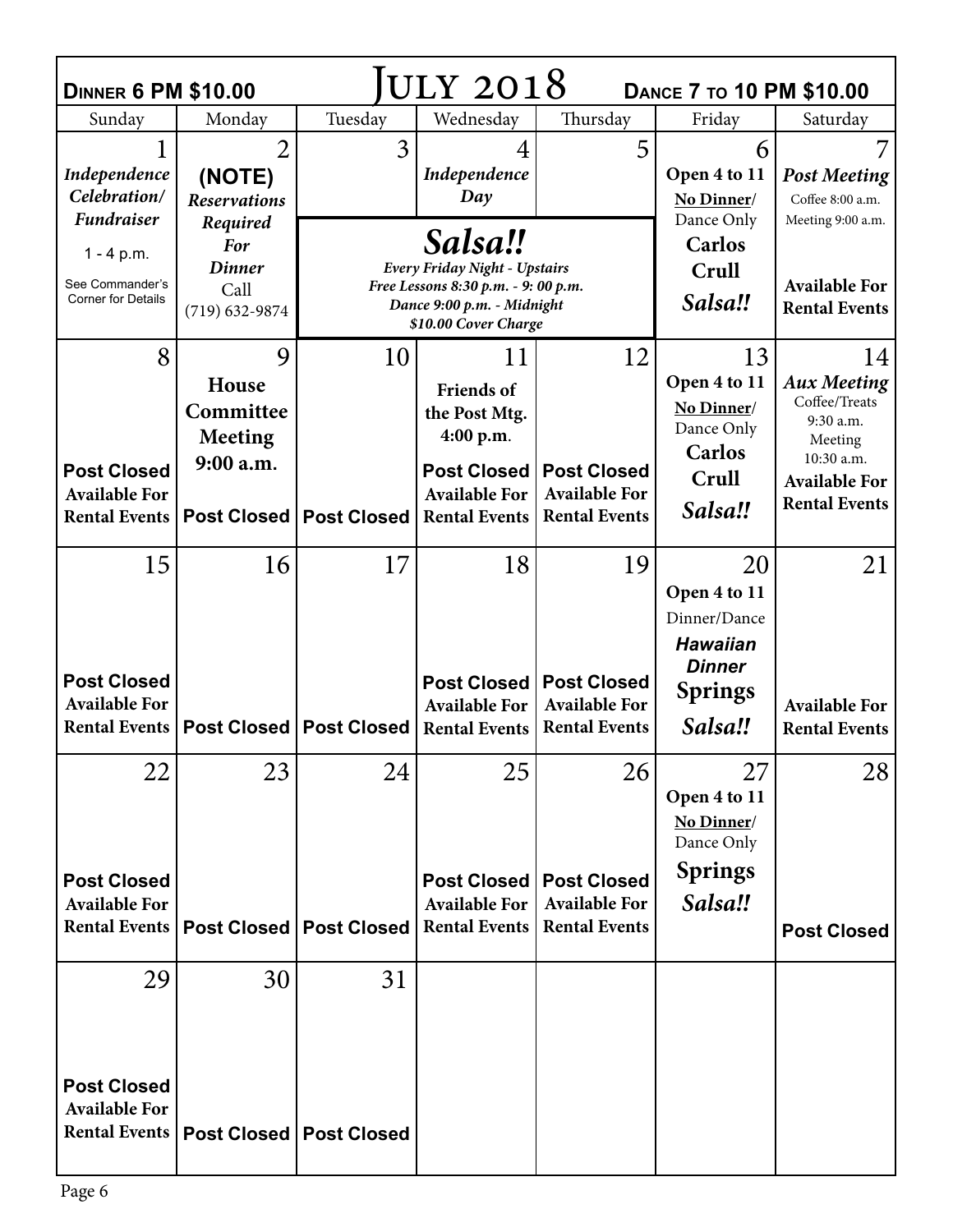| August 2018<br><b>DINNER 6 PM \$10.00</b><br><b>DANCE 7 TO 10 PM \$10.00</b> |                |                                  |                                                                                          |                                  |                                              |                      |  |  |  |  |
|------------------------------------------------------------------------------|----------------|----------------------------------|------------------------------------------------------------------------------------------|----------------------------------|----------------------------------------------|----------------------|--|--|--|--|
| Sunday                                                                       | Monday         | Tuesday                          | Wednesday                                                                                | Thursday                         | Friday                                       | Saturday             |  |  |  |  |
| (NOTE)                                                                       |                |                                  |                                                                                          | $\overline{2}$                   | 3<br>Open 4 to 11                            | <b>Post Meeting</b>  |  |  |  |  |
| <b>Reservations</b>                                                          |                |                                  |                                                                                          |                                  | Dinner/Dance                                 | Coffee 8:00 a.m.     |  |  |  |  |
| Required<br><b>For</b>                                                       |                |                                  | Salsa!!                                                                                  |                                  | <b>Chicken</b><br><b>Cordon Bleu</b>         | Meeting 9:00 a.m.    |  |  |  |  |
| <b>Dinner</b>                                                                |                |                                  | Every Friday Night - Upstairs                                                            | <b>Springs</b>                   |                                              |                      |  |  |  |  |
| Call<br>$(719)$ 632-9874                                                     |                |                                  | Free Lessons 8:30 p.m. - 9:00 p.m.<br>Dance 9:00 p.m. - Midnight<br>\$10.00 Cover Charge | Salsa!!                          | <b>Available For</b><br><b>Rental Events</b> |                      |  |  |  |  |
| 5                                                                            | 6              | 7                                | 8                                                                                        | 9                                | 10                                           | 11                   |  |  |  |  |
|                                                                              | House          | Purple                           | <b>Friends of</b>                                                                        |                                  | Open 4 to 11                                 | <b>Aux Meeting</b>   |  |  |  |  |
|                                                                              | Committee      | <b>Heart</b>                     | the Post Mtg.                                                                            |                                  | No Dinner/                                   | Coffee/Treats        |  |  |  |  |
|                                                                              | <b>Meeting</b> | Medal                            | 4:00 p.m.                                                                                |                                  | Dance Only                                   | 9:30 a.m.<br>Meeting |  |  |  |  |
| <b>Post Closed</b>                                                           | 9:00 a.m.      | (Est 1782)                       | <b>Post Closed</b>                                                                       | <b>Post Closed</b>               | Carlos                                       | 10:30 a.m.           |  |  |  |  |
| <b>Available For</b>                                                         |                |                                  | <b>Available For</b>                                                                     | <b>Available For</b>             | Crull                                        | <b>Available For</b> |  |  |  |  |
| <b>Rental Events</b>                                                         |                | Post Closed   Post Closed        | <b>Rental Events</b>                                                                     | <b>Rental Events</b>             | Salsa!!                                      | <b>Rental Events</b> |  |  |  |  |
|                                                                              |                |                                  |                                                                                          |                                  |                                              |                      |  |  |  |  |
| 12                                                                           | 13             | 14                               | 15                                                                                       | 16                               | 17                                           | 18                   |  |  |  |  |
|                                                                              |                |                                  |                                                                                          |                                  | Open 4 to 11                                 |                      |  |  |  |  |
|                                                                              |                |                                  |                                                                                          |                                  | Dinner/Dance                                 |                      |  |  |  |  |
|                                                                              |                |                                  |                                                                                          |                                  | <b>Western</b>                               |                      |  |  |  |  |
| <b>Post Closed</b>                                                           |                |                                  | <b>Post Closed</b>                                                                       | <b>Post Closed</b>               | <b>Night Dinner</b>                          |                      |  |  |  |  |
| <b>Available For</b>                                                         |                |                                  | <b>Available For</b>                                                                     | <b>Available For</b>             | Colorado<br>Country                          | <b>Available For</b> |  |  |  |  |
| <b>Rental Events</b>                                                         |                | <b>Post Closed   Post Closed</b> | <b>Rental Events</b>                                                                     | <b>Rental Events</b>             | Salsa!!                                      | <b>Rental Events</b> |  |  |  |  |
|                                                                              |                |                                  |                                                                                          |                                  |                                              |                      |  |  |  |  |
| 19                                                                           | 20             | 21                               | 22                                                                                       | 23                               | 24                                           | 25                   |  |  |  |  |
|                                                                              |                |                                  |                                                                                          |                                  | Open 4 to 11                                 |                      |  |  |  |  |
|                                                                              |                |                                  |                                                                                          |                                  | No Dinner/<br>Dance Only                     |                      |  |  |  |  |
|                                                                              |                |                                  |                                                                                          |                                  | Carlos                                       |                      |  |  |  |  |
| <b>Post Closed</b>                                                           |                |                                  |                                                                                          | <b>Post Closed   Post Closed</b> | Crull                                        |                      |  |  |  |  |
| <b>Available For</b>                                                         |                |                                  | <b>Available For</b>                                                                     | <b>Available For</b>             |                                              | <b>Available For</b> |  |  |  |  |
| <b>Rental Events</b>                                                         | Post Closed    | <b>Post Closed</b>               | <b>Rental Events</b>                                                                     | <b>Rental Events</b>             | Salsa!!                                      | <b>Rental Events</b> |  |  |  |  |
| 26                                                                           | 27             | 28                               | 29                                                                                       | 30                               | 31                                           |                      |  |  |  |  |
|                                                                              |                |                                  |                                                                                          |                                  | Open 4 to 11                                 |                      |  |  |  |  |
|                                                                              |                |                                  |                                                                                          |                                  | Dinner/Dance                                 |                      |  |  |  |  |
|                                                                              |                |                                  |                                                                                          |                                  | <b>Stuffed</b>                               |                      |  |  |  |  |
|                                                                              |                |                                  |                                                                                          | <b>Post Closed   Post Closed</b> | <b>Pork Chops</b>                            |                      |  |  |  |  |
| <b>Post Closed</b><br><b>Available For</b>                                   |                |                                  | <b>Available For</b>                                                                     | <b>Available For</b>             | <b>Carlos Crull</b>                          |                      |  |  |  |  |
| <b>Rental Events</b>                                                         |                | <b>Post Closed   Post Closed</b> | <b>Rental Events</b>                                                                     | <b>Rental Events</b>             | Salsa!!                                      |                      |  |  |  |  |
|                                                                              |                |                                  |                                                                                          |                                  |                                              |                      |  |  |  |  |

Г

٦